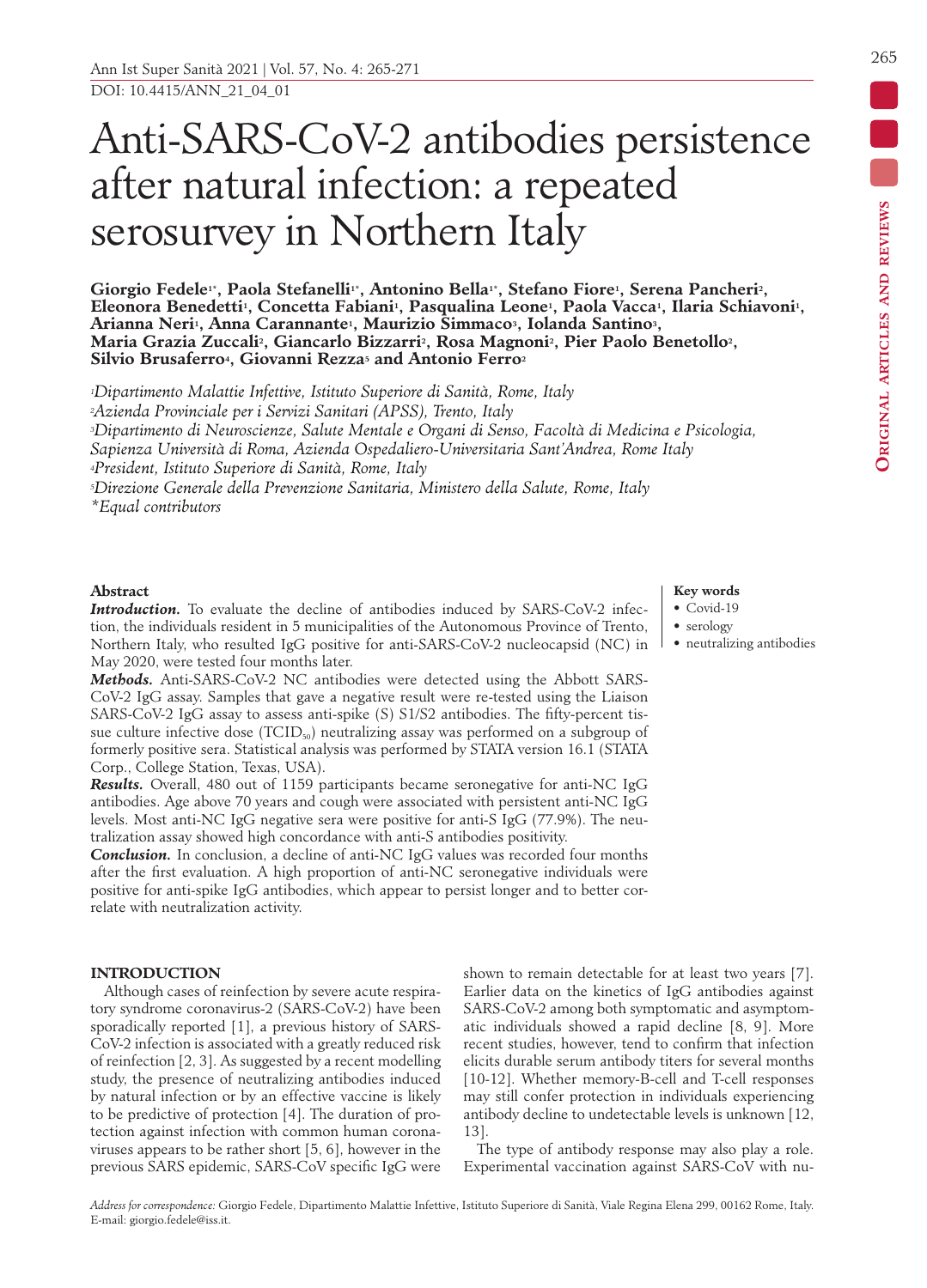cleocapsid protein (NC) can induce strong antibody responses that were found to be non-neutralizing [14]. While non-neutralizing antibodies might still exert antiviral activity, for example via the Fc-Fc receptor-based effector function, non-neutralizing NC antibodies may lead to enhanced disease for some vaccine candidates in animal models when neutralizing antibodies are absent [14]. Studies conducted on SARS-CoV-2 have shown that the spike (S) protein is the main target for neutralizing antibodies [15-17].

To evaluate the persistence of SARS-CoV-2 antibodies, we repeated a serosurvey in five municipalities of the Autonomous Province (AP) of Trento, North of Italy, recruiting those individuals who had resulted positive in a large population-based seroprevalence study conducted four months earlier [18]. In a subsample of seropositive participants, the antibody neutralizing titer was also evaluated.

#### **METHODS**

#### *Study population and design*

As already reported [18], the study was conducted in 5 municipalities of the AP of Trento with the highest incidence of COVID-19 confirmed cases.

The Department of Prevention of the Azienda Provinciale per i Servizi Sanitari (APSS) sent a letter of invitation to participate in a second study to all the citizens who tested positive for anti-SARS-CoV-2 antibodies in the serosurvey conducted 4 months before, between May 5 and 15, 2020.

#### *Serum preparation and storage*

Blood samples (5 ml) were collected in Serum Separator Tubes (BD Diagnostic Systems, Franklin Lakes, NJ, USA) and centrifuged at room temperature at 1600 rpm for 10 min. Aliquots were transferred to 2ml polypropylene, screw cap cryotubes (Sorfa, Zhejiang, China) and immediately frozen at -20 °C. Frozen sera were then shipped to the Istituto Superiore di Sanità (ISS) as national reference laboratory for COVID-19, in dry ice following biosafety shipment condition. Upon arrival serum samples were immediately stored at -80 °C [18].

#### *SARS-CoV-2 IgG immunoassays for nucleocapsid (NC) and spike (S)*

Two commercial chemiluminescent immunoassays (CLIA), employing either NC or S antigens and designed for high throughput in healthcare settings, were used. All the serum samples were evaluated by the Abbott SARS-CoV-2 IgG assay (Abbott Diagnostics, Chicago, IL, USA), using the NC antigen; sera resulting negative were retested with the DiaSorin Liaison SARS-CoV-2 IgG assay (DiaSorin, Italy), which uses S1/S2 antigen. The Abbott Diagnostics anti-NC IgG assay was performed on the Architect i2000SR automated analyser. The analyser automatically calculates SARS-CoV-2 NC IgG antibody concentration expressed as an index value. According to the manufacturer's instructions, the results were interpreted considering as positive an index of  $\geq 1.4$  and as negative an index of <1.4.

The DiaSorin SARS-CoV-2 IgG was performed on the

LIAISON® XL fully automated chemiluminescence analyzer. The analyser automatically calculates SARS-CoV-2 S1/S2 IgG antibody concentrations expressed as arbitrary units (AU/mL). The assay range is up to 400 AU/mL. According to manufacturer's instructions, values ≥15 AU/mL were interpreted as positive, and values ≤12 AU/mL as negative, according to manufacturer's instructions; in case of results falling within an equivocal zone in between 12 AU/mL and 15 AU/mL, the test was repeated.

#### *SARS-CoV-2 neutralizing antibody assay*

*In vitro* neutralizing activity provides quantitative results as a measure of a functional humoral immune response against SARS-CoV-2. A known amount of SARS-CoV-2 (code 77III, isolated and cultivated at ISS, titer  $1\times10^{5.4}$ ; GISAID accession ID: EPI ISL\_412973) was incubated with different dilutions of the serum sample to determine the dilution at which cytopathic effect on Vero E6 cells (ATCC® CRL-1586) is observed in 50% of infected wells (MN 50%). The detailed protocol is described below: two-fold serial dilutions of serum samples starting at 1:8 dilution up to 1:512 in cell culture medium EMEM (Sigma) supplemented with 1X pen/strep and 2% fetal bovine serum (FBS; Corning) were added to 96-well plates. The mixture of virus (100 TCID $_{50}$ ) and serum was incubated at 37 ºC for 1 hour for a total volume of 100 µl. After this incubation period, a solution of 22,000 cells per well in a total volume of 100 µl was added and incubated at 37 ºC for 5 days.

Finally, the neutralization titer was calculated and expressed as the serum dilution capable of reducing the cytopathic effect to 50% (MN 50%). Positive and negative sera samples and cell culture control together with the virus were added in each test.

#### *Statistical analysis*

The IgG levels were summarized by the median and by centiles (25th; 75th). The differences among IgG levels between the first and the second survey were evaluated by the Wilcoxon test. The differences among IgG levels between groups (positive versus negative in the second survey) in the first survey were assessed by Mann-Whitney test. The IgG levels observed in the first survey were categorised in tree classes: "*weak positive*" (between 1.4 and 3.0), "*medium positive*" (between 3.0 and 5.0), and "*high positive*" (>5). The McNemar's test was used to compare frequency on paired data. The concordance between anti-NC, anti-S, and TICD50 was evaluated using the Kappa test [19]  $(K < 0.20 = "poor",$  $0.20 - 0.40 =$  "fair",  $0.40 - 0.60 =$  "moderate",  $0.60 - 0.80 =$ "good", and  $0.80-1.00 =$  "very good").

A multivariable logistic regression model was used to determine the relationship between persistent anti-NC IgG in the second serosurvey (positive versus negative) and a set of explanatory variables. The following variables that were significantly associated  $(p<0.01)$  at the univariate analysis were included in the multivariable model: gender, age group, geographical area, presence of symptoms, working in contact with the public and household size, IgG positivity group (weak, medium,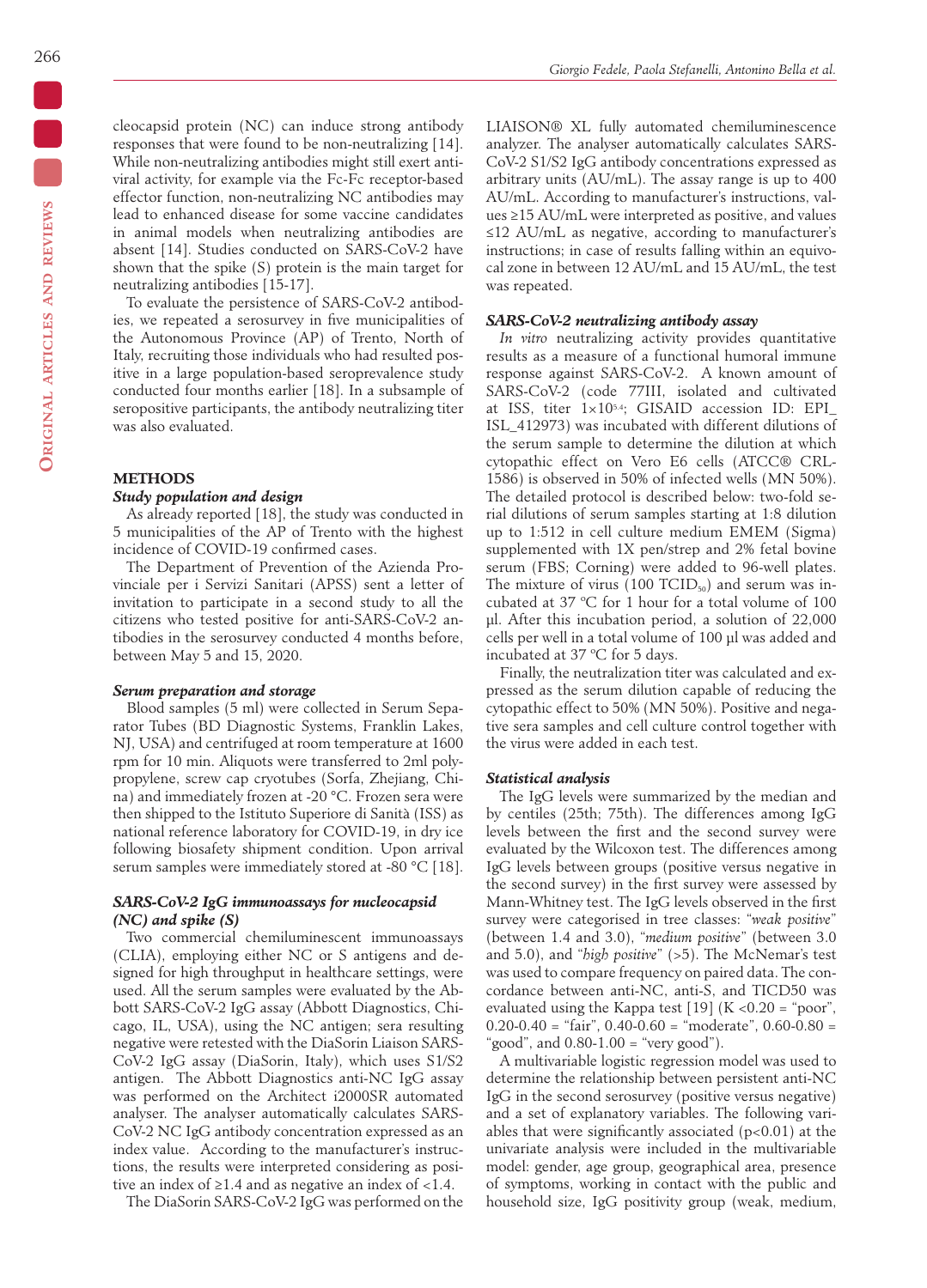high) olfactory and gustatory dysfunctions, fever, weakness, cough, dyspnea, arthralgia, diarrhoea, and abdominal pain and vomit. The likelihood ratio test was used to compare different models.

A subset of anti-NC IgG positive samples was tested with the neutralization test. Assuming a positive proportion of 95% and precision of 4%, 106 samples are required with an alpha error of 5%.

In all the analyses a two-sided p-value  $< 0.05$  was considered statistically significant. Statistical analysis was performed by the STATA version 16.1 (STATA Corp., College Station, Texas, USA).

#### *Ethical approval*

Informed consent for blood collection was obtained from all the participants. The study was approved by the Ethical Committee of the ISS (Prot. PRE BIO CE n.15997, 04.05.2020).

#### **RESULTS**

#### *Participation in the second survey*

Overall, 1159 individuals of the 1402 individuals who resulted seropositive in the first survey (82.7%) were enrolled in the study *(Figure 1)*. All age groups were well represented. The proportion of those who were retested ranged between 72.6% in the age group 20-29 years and 93.1% in the age group 60-69 years.

#### *Changes in antibody levels against NC*

Of the 1159 individuals who resulted initially seropositive, 480 (41.4%) seroreverted at the second evaluation. As shown in *Figure 2*, a statistically significant reduction in the median value was observed in the second survey, from a median of  $5.7$  ( $25<sup>th</sup>$  centile = 3.9;  $75<sup>th</sup>$  centile = 7.4) to 1.9 (25<sup>th</sup> centile = 0.8; 75<sup>th</sup> centile = 3.6) (p-value <0.0001 using the non-parametric Wilcoxon signed-rank test).

Comparing the median values in the positive and negative groups, those who seroreverted started from a lower average value (median =  $3.6$ ;  $25<sup>th</sup>$  centile =  $2.7$ ;



#### **Figure 2**

Distribution of the IgG values against SARS-CoV-2 nucleocapsid in the first and in the second serosurvey.

 $75<sup>th</sup>$  centile = 4.6) compared with those who remained positive (median = 7.0;  $25<sup>th</sup>$  centile = 5.9;  $75<sup>th</sup>$  centile = 8.2) at the second survey; the difference was statistically significant (Mann-Whitney test; p <0.0001).

As shown in *Figure 3*, when the participants were stratified into three groups in accordance with their anti-NC IgG level at the baseline (i.e., weak positive, with a value between 1.4 and 3; moderate positive, between 3 and 5; and high positive, greater than 5), the median value of the weakly and moderately positive groups decreased below the assay cut-off after 4 months, while the median of the highly positive remained above the cut-off.

#### *Correlation between anti-SARS-CoV-2 IgG against NC and S proteins and neutralization activity*

The samples resulting negative for antibodies against NC in the second study were tested to evaluate the presence of antibodies against the S protein. Since for one sample the available amount of serum was not sufficient for the analysis, 479 available serum samples



#### **Figure 1**

Study flow diagram of the sample collection and testing process.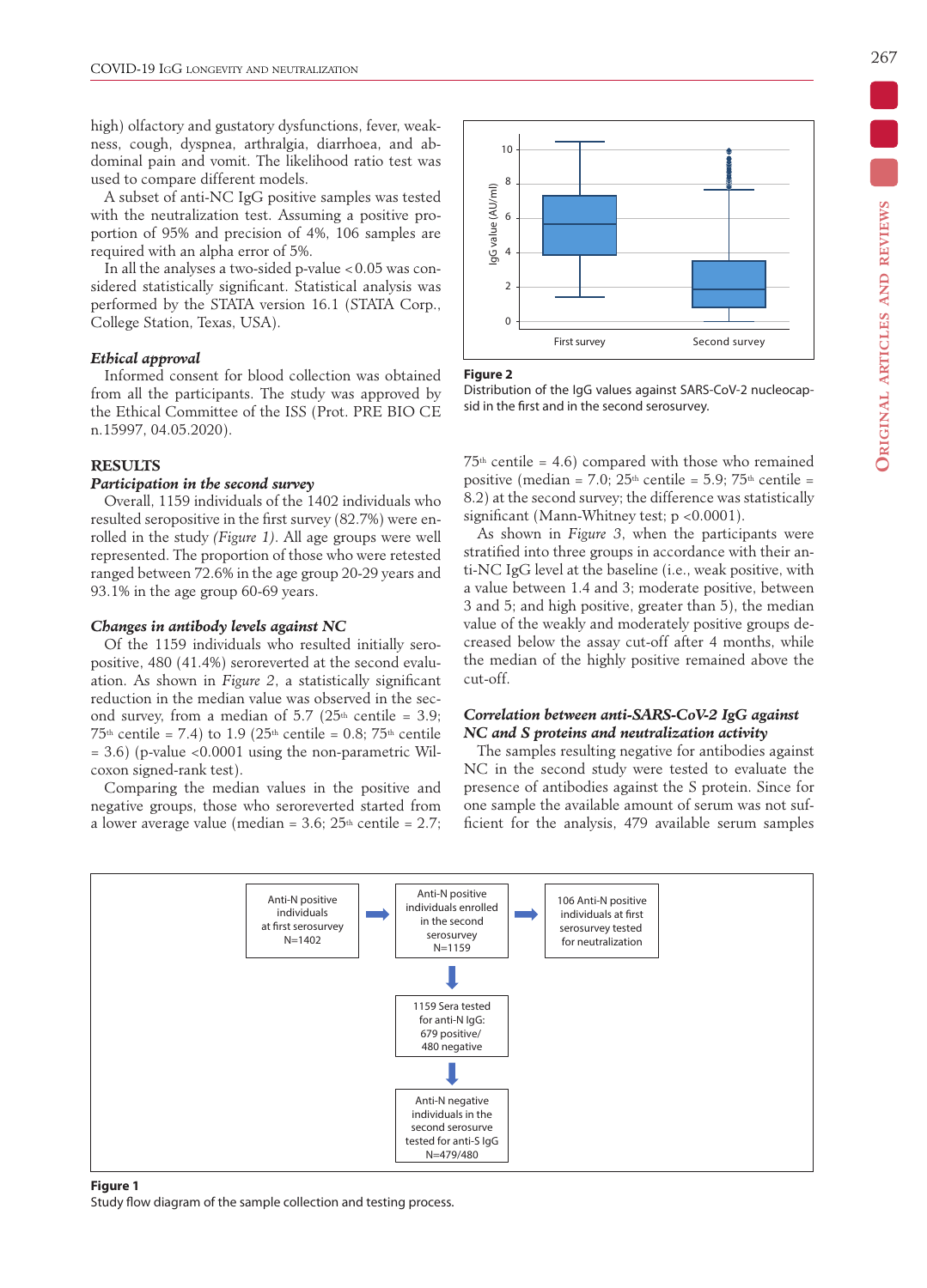

#### **Figure 3**

Median of the IgG values against SARS-CoV-2 nucleocapsid in the first and second survey by IgG positivity groups.

were tested, and 373 of them (77.9%) resulted positive *(Figure 4)*.

#### *Comparison between serology and functional neutralization assay*

One-hundred-six sera from a subgroup of individuals who tested positive in the initial study were selected for testing anti-NC IgG, anti-S IgG, and *in vitro* neutralizing activity 4 months after the baseline. Comparable numbers of weak, moderate, and high positive sera were selected. Of the 106 sera, 97 (91.5%) showed neutralizing activity (TCID50  $\geq$ 1/8), and 9 sera (8.5%) had a TCID50 titer <1/8; 57 (53.8%) were anti-NC positive and 93 (87.7%) were anti-S positive.

As shown in *Table 1*, only 53 sera showing neutralizing activity were anti-NC IgG positive (54.6%) versus 92 (94.8%) which were anti-S IgG positive. Most of the anti-NC IgG negative sera (41 out of 49) were anti-S positive (83.7%) and 44 had neutralizing activity (89.8%). Of the 57 anti-NC IgG positive sera, 52 were also anti-S positive (91.2%). Of 93 anti-S positive sera, 92 showed neutralizing activity. Overall, these data confirmed that despite a decline in anti-NC IgG levels below the positivity threshold, most of the sera are positive for anti-S IgG. A high concordance between anti-S positivity and neutralization activity, as calculated by



**Figure 4**

Percentage of anti-spike (S1/S2) IgG antibodies on retested anti-NC IgG negative sera.

McNemar's test was found, showing that neutralizing activity relied on anti-S positivity.

High and significative agreement (94,3%) was found between anti-S and TCID<sub>50</sub> (k = 0.70; p < 0.0001) *(Table 1)*. To further confirm the concordance, when IgG levels were considered, a good correlation between anti-S and TICD50 was observed (rho-Spearman: 0.84, p <0.0001) compared with anti-NC/anti-S (rho-Spearman: 0.61, p <0.0001) and anti-NC/TICD50 (rho-Spearman: 0.56,  $p < 0.0001$ ).

#### *Factors associated with persistent anti-NC IgG after 4 months*

The multivariable logistic regression model showed that age group, gender, anti-NC IgG level in the first serosurvey, and cough were factors associated with the persistence of anti-NC seropositivity (*Table 2*). In particular, the individuals with high anti-NC IgG levels in the first serosurvey had the highest probability to be seropositive after four months ( $OR = 69.2$ ). Age above 70 years and cough, as reported during the first survey, were also strongly associated with persistent anti-NC IgG levels, this association may be explained since those above 70 years of age and those with cough included a greater proportion of highly positive individuals.

#### **DISCUSSION**

Hereby, we report the results of a repeated serosurvey conducted in five municipalities in the AP of Trento, located in Northern Italy [18]. One of the main findings of the second survey, conducted on a large population of initially seropositive individuals, consisted in the rapid decrease of antibodies against the SARS-CoV-2 nucleocapsid. Of the 1159 participants, 41.1% resulted seronegative by 4 months after the first evaluation. Surprisingly, when we tested the NC-negative serum samples for antibodies directed against the S protein, we found different results, with most patients still showing seropositivity. To better understand and explain these findings, we evaluated the presence of neutralizing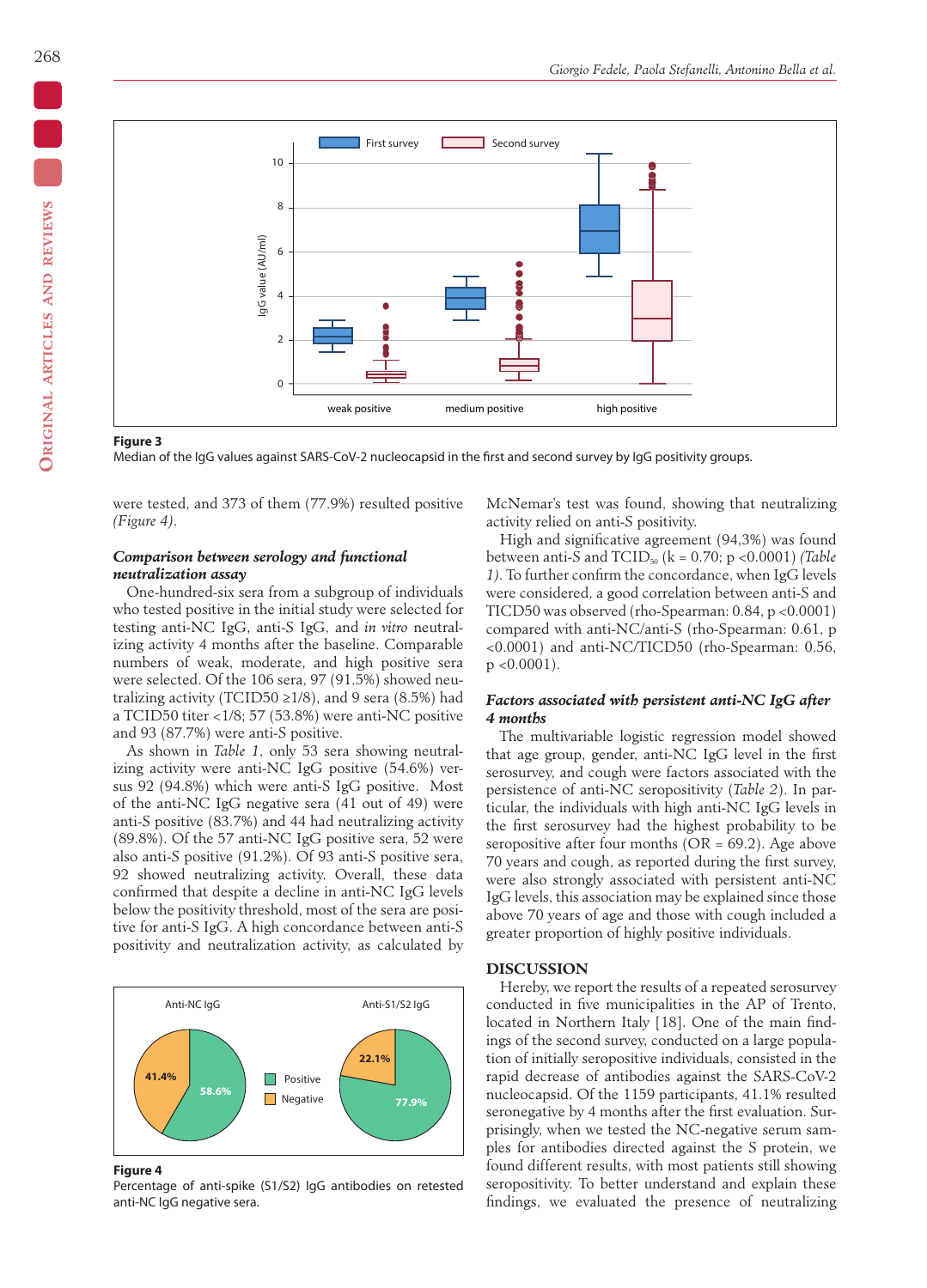#### **Table 1**

Concordance between IgG against NC and S proteins and neutralization activity

|             | Anti- $S +$ | Anti-S - | p-value* | Agreement                | TCID50≥1/8 | <b>TCID50&lt;1/8</b> | p-value* | <b>Agreement</b>       |
|-------------|-------------|----------|----------|--------------------------|------------|----------------------|----------|------------------------|
|             |             |          |          | Kappa;<br>p-value        |            |                      |          | Kappa;<br>p-value      |
| Anti-NC $+$ | 52          | 5        | < 0.0001 | 56.6%                    | 53         | $\overline{4}$       | < 0.0001 | 54.7%                  |
| $Anti-NC -$ | 41          | 8        |          | $K=0.08$ ;<br>$p=0.1186$ | 44         | 5                    |          | $K=0.03$ ;<br>p=0.2787 |
| Anti- $S +$ |             |          |          |                          | 92         |                      | 0.1025   | 94.3%                  |
| Anti-S -    |             |          |          |                          | 5.         | 8                    |          | $K=0.70$ ;<br>p<0.0001 |

\* McNemar test.

antibodies in a subgroup of previously anti-NC seropositive individuals and found that almost all the sera positives for antibodies against the S protein were able to neutralize the virus entry into cell lines *in vitro*. The key role played by neutralizing antibodies in recipients of anti-SARS-CoV2 vaccines has been recently highlighted [20].

Correlates of protection have been identified for many viral infections. These correlates are usually based on a specific level of antibodies induced by vaccination or natural infection that significantly reduces the risk of (re-)infection. For some viral infections and vaccines, the kinetic of the antibody response is also known, allowing for a prediction of how long protection will persist [21]. Studies on SARS-CoV2 had shown con-

#### **Table 2**

Factors associated with seropositivity (multivariable logistic regression model)

| <b>Variables</b>                                        | <b>OR</b> | 95% CI |        |
|---------------------------------------------------------|-----------|--------|--------|
| Gender                                                  |           |        |        |
| Female                                                  | Ref       |        |        |
| Male                                                    | 1.80      | 1.26   | 2.56   |
| Age group (years)                                       |           |        |        |
| <20                                                     | Ref       |        |        |
| $20 - 29$                                               | 0.61      | 0.30   | 1.26   |
| 30-39                                                   | 0.70      | 0.33   | 1.47   |
| 40-49                                                   | 0.99      | 0.52   | 1.90   |
| 50-59                                                   | 1.29      | 0.68   | 2.44   |
| 60-69                                                   | 1.30      | 0.68   | 2.48   |
| $70+$                                                   | 5.09      | 2.30   | 11.24  |
| Anti-NC IgG positivity group in<br>the first serosurvey |           |        |        |
| Weak                                                    | Ref       |        |        |
| Moderate                                                | 2.29      | 1.16   | 4.55   |
| High                                                    | 69.23     | 35.84  | 133.72 |
| Cough                                                   |           |        |        |
| No                                                      | Ref       |        |        |
| Yes                                                     | 2.05      | 1.16   | 3.63   |

flicting results. Studies conducted on a smaller number of individuals and/or clinical series reported a decay of neutralizing antibody levels 2 months after infection [8, 9]. These results appear to be consistent with those obtained for other human coronaviruses, such as NL63, 229E, OC43, and HKU1, showing a rapid decay of antibodies directed against the nucleocapsid protein [22]. However, other studies showed different results, with high IgG levels after several months [10-12, 23]. The inconsistency in the results of previous studies could be explained by differences in the study populations (i.e., patients with mild vs moderate or severe disease) or by methodological heterogeneity across different studies (i.e., detection of antibodies directed against the NC vs whole S or the receptor binding domain of the spike) [8].

The rapid decay of anti-NC IgG observed in the present study is likely related to the fact that individuals with severe disease or who were institutionalized in nursing homes were excluded from the serosurvey, hence only asymptomatic and paucisymptomatic infections were evaluated. In a longitudinal study of RT-PCR confirmed COVID-19 cases, the participants showed a wide range of antibody responses, and a decline in antibodies levels and virus neutralization was observed within three months of the onset of symptoms [24]. For those who developed a low neutralizing antibody response the titers could return to baseline over a relatively short period, whereas those who developed a robust neutralizing antibody response maintained high titers despite the initial decline [24].Although the persistence of protective antibodies might be explained, to some extent, by the sporadic COVID-19 reinfection that have been reported [25-27], a consensus is growing on a slow waning of antibody responses in the late convalescent period. In this regard, recent data show that SARS-CoV-2 infection protect from reinfection up to one year  $[3, 4]$ .

The type of antibody response to infection or vaccination may also play a role. Atyeo *et al.* [28], showed that a predominant humoral response to NC protein is associated with poor outcome in patients admitted to hospital, compared to response to S protein. Accordingly, Wajnberg *et al.* showed that antibody responses to the S protein correlate significantly with SARS-CoV-2 neutralization [22], a finding confirmed by the present study.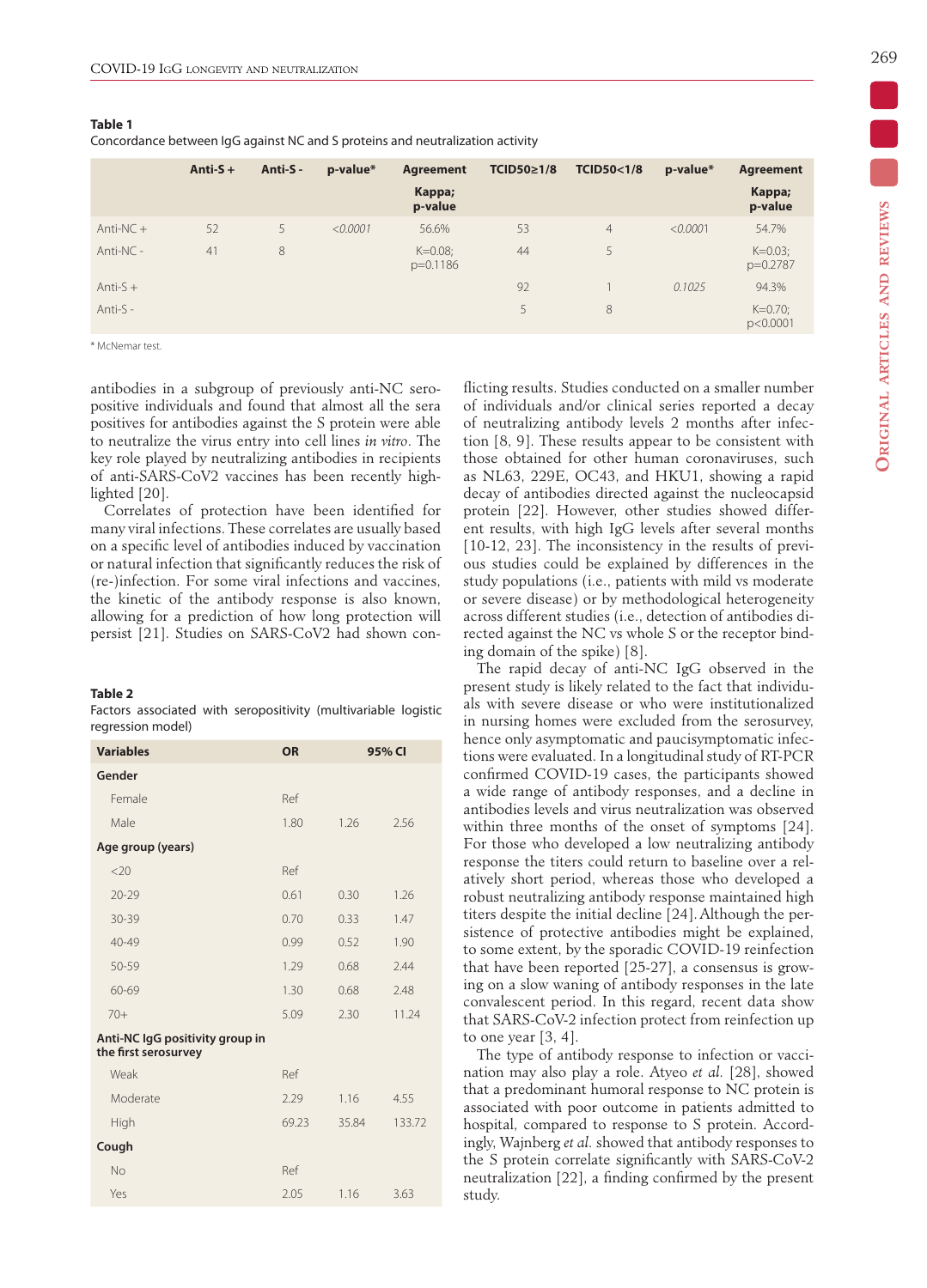The observation that anti-NC IgG persist less than anti-S IgG has an important practical implication, in fact the use of anti-NC assays in seroepidemiological studies may cause an underestimation of the real prevalence. On the other hand, anti-NC IgG assays are best candidates for distinction between natural infection and vaccination, as current vaccines are S-based. In this context, it is important to keep in mind that a negative anti-NC IgG result months after infection should consider the possibility of seroreversion rather than the lack of evidence for natural infection.

Before drawing conclusions, strengths and limits should be mentioned. Firstly, only 17.3% of individuals did not participate in the survey, thus the refusal rate was low, and the possibility of a selection bias was minimized. Secondly, the study was repeated approximately 4 months after the first test; however, a proportion of the participants was apparently asymptomatic and others reported having had symptoms suggestive of COVID-19 sometime before the survey. Thus, the 4 months represent the minimum interval of time elapsed between the virtual date of infection and the second test. Thirdly, although the serological assay we used is assumed to have high sensitivity and specificity, the occurrence of some false positive or false negative results influencing the reliability and consistency of the results could not be completely ruled out.

In conclusion, we found a general antibody decay over time, with a relatively high proportion of initially SARS-CoV-2 seropositive individuals losing their anti-NC antibodies by 4 months after the first positive test. However, most of these individuals still had neutralizing anti-S IgG antibodies, suggesting a potential long-term duration of protective immune response even in those individuals with an asymptomatic of paucisymptomatic infection. This finding may have important implications in the choice of the target for antibodies persistence over the time together with the potential effectiveness and long-term protection of immune responses induced by vaccines and on herd immunity. Further studies are needed to understand whether persistence of anti-S,

#### **REFERENCES**

- 1. Gidari A, Nofri M, Saccarelli L, et al. Is recurrence possible in coronavirus disease 2019 (COVID-19)? Case series and systematic review of literature. Eur J Clin Microbiol Infect Dis. 2021:40:1-12. doi: 10.1007/s10096- 020-04057-6
- 2. Hall VJ, Foulkes S, Charlett A, et al. SARS-CoV-2 infection rates of antibody-positive compared with antibody-negative health-care workers in England: a large, multicentre, prospective cohort study (SIREN). Lancet 2021;397(10283):1459-69. doi: 10.1016/S0140- 6736(21)00675-9
- 3. Vitale J, Mumoli N, Clerici P, et al. Assessment of SARS-CoV-2 reinfection 1 year after primary infection in a population in Lombardy, Italy. JAMA Intern Med. Published online May 28 2021. doi: 10.1001/jamainternmed.2021.2959
- 4. Khoury DS, Cromer D, Reynaldi A, et al. Neutralizing antibody levels are highly predictive of immune protec-

potentially neutralizing antibodies, is actual correlate of long-term protection.

#### *Authors contribution*

PS, AB together with AF were responsible for the conception and design of the study; GF and PS coordinated the analysis on sera; PL, PV, AN, AC, IS, MS, IS, SF, EB, CF performed the analysis on sera; SP, MGZ, GB, RM, PPB, organized the samples and data collection; AB performed the statistical analysis; SB and GR help in the discussion of data; GR revised critically the manuscript; GF and PS wrote the manuscript. All the authors revised and approved the manuscript.

#### *Conflict of interest disclosure*

The Authors declare no conflict of interest related to this study.

#### *Funding*

This work was supported by APSS Trento which sustained the expenses for the IgG assays on collected sera.

#### *Acknowledgments*

The Authors would like to thank the study's participants.

The Authors thank the Serosurvey Study Group for COVID-19 in the AP of Trento: Elisabetta Mattevi, Lorenza Dalla Valle, Luca Endrizzi, Lucia Pecoraro, Andrea Varesco, Elisa Brida, Alessia Daldoss, Claudia Sebis, Bruno Zanon, Mauro Bandera, Laboratory Dept., APSS Trento; Flavia Riccardo and Patrizio Pezzotti, Dept. of Infectious Diseases, Istituto Superiore di Sanità; Massimo Pocher, Renzo Sannicolò, Andrea Manica, Angela Fogarolli, E-healthcare Solution Service, APSS Trento; Veronica Maroni, Elisa Chizzola, Privacy Office, APSS Trento; Simona Sforzin, Primary Care Director APSS Trento, and the entire staff of primary care involved in the study.

*Received* on 28 June 2021. *Accepted* on 8 September 2021.

> tion from symptomatic SARS-CoV-2 infection. Nat Med. 2021;27:1205-11. doi: 10.1038/s41591-021-01377-8

- 5. Channappanavar R, Zhao J, Perlman S. T cell-mediated immune response to respiratory coronaviruses. Immunol Res. 2014;59(1):118-28. doi: 10.1007/s12026-014-8534-z
- 6. Li-Ping Wu, Nai-Chang Wang, Yi-Hua Chang, Xiang-Yi Tian, Dan-Yu Na, Li-Yuan Zhang, Lei Zheng, Tao Lan, Lin-Fa Wang, Guo-Dong Liang. Duration of antibody responses after severe acute respiratory syndrome. Emerg Infect Dis. 2007;13(10):1562-4. doi: 10.3201/ eid1310.070576
- 7. Kim DS, Rowland-Jones S, Gea-Mallorquí E. Will SARS-CoV-2 infection elicit long-lasting protective or sterilising immunity? Implications for vaccine strategies (2020). Front Immunol. 2020;11:571481. doi: 10.3389/ fimmu.2020.571481
- 8. Ibarrondo FJ, Fulcher JA, Goodman-Meza D, et al. Rapid decay of anti-SARS-CoV-2 antibodies in persons with